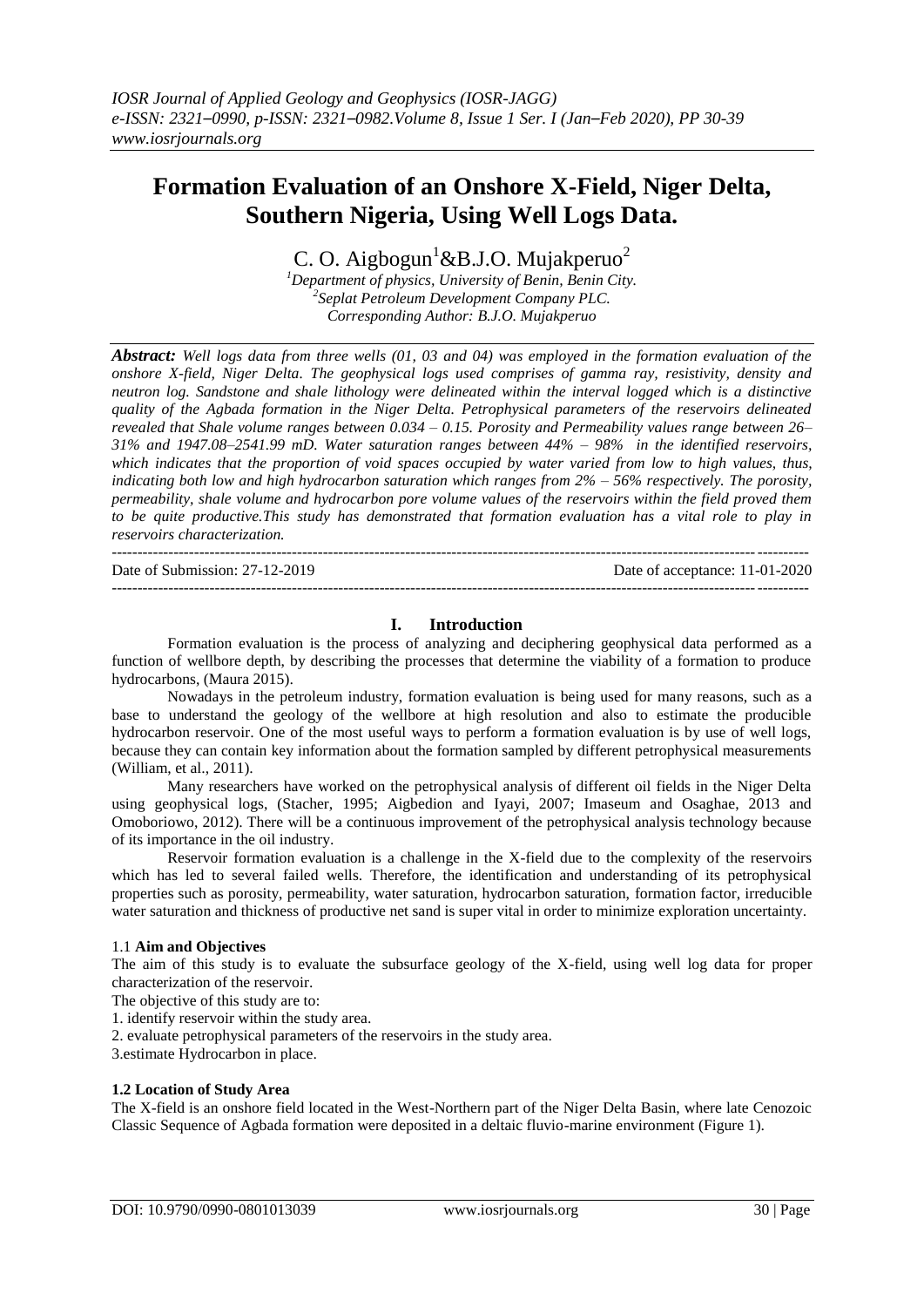

**Figure 1. Base map of oil wells in the study area.**

# **II. Literature Review**

Extensive studies of the Niger Delta have been concluded in association with petroleum exploration and exploitation, but most remain proprietary. Most previous studies, focused on local stratigraphic and structural relationships within individual oil fields and concessions. The petroleum geology of the Niger Delta has been described by Tuttle et al., (1999), Doust and Omatsola (1990), Evamy et al., (1978), Weber and Daukoru, (1975) and Short and Stauble, (1967). Allen, (1965), described the recent depositional environments of the Niger Delta. He distinguished four "super environments" and a number of environments and subenvironments that are typical of shelf-delta systems. Oomkens, (1974), also described the recent sedimentation and physiography of the delta.

## **2.1 Geological Overview of the Study Area**

The X-field is an onshore field located in the West-Northern part of the Niger Delta Basin, where thick Late Cenozoic Clastic sequence of Agbada Formation were deposited in a deltaic fluvio-marine environment.The Niger Delta is situated in the Gulf of Guinea and extends throughout the Niger Delta Province as defined by Klett et al., (1997). From the Eocene to the present, the delta has prograded southwestward, forming depobelts that represent the most active portion of the delta at each stage of its development (Doust and Omatsola, 1990). These depobelts form one of the largest regressive deltas in the world with an area of some 300,000 km2 (Kulke, 1995), a sediment volume of 500,000 km3 (Hospers, 1965), and a sediment thickness of over 10 km in the basin depocenter (Kaplan et al., 1994).

Three lithostratigraphic units are recognized in the Tertiary Niger Delta and they are, Akata, Agbada and Benin Formation (Fig.1). The Akata formation which is the oldest, is predominantly marine shales and it is the main source rock in the basin (Stacher, 1995; Kulke, 1995; Klett et al., 1997). The Akata formation is over pressured and it is overlain by the by the paralic sand/shale sequence of the Agbada Formation. The Agbada Formation is the main reservoir rock in the Niger delta. Virtually all the hydrocarbon accumulations in the Niger Delta occur in the sands and sandstones of Agbada formation where they are trapped by rollover anticlines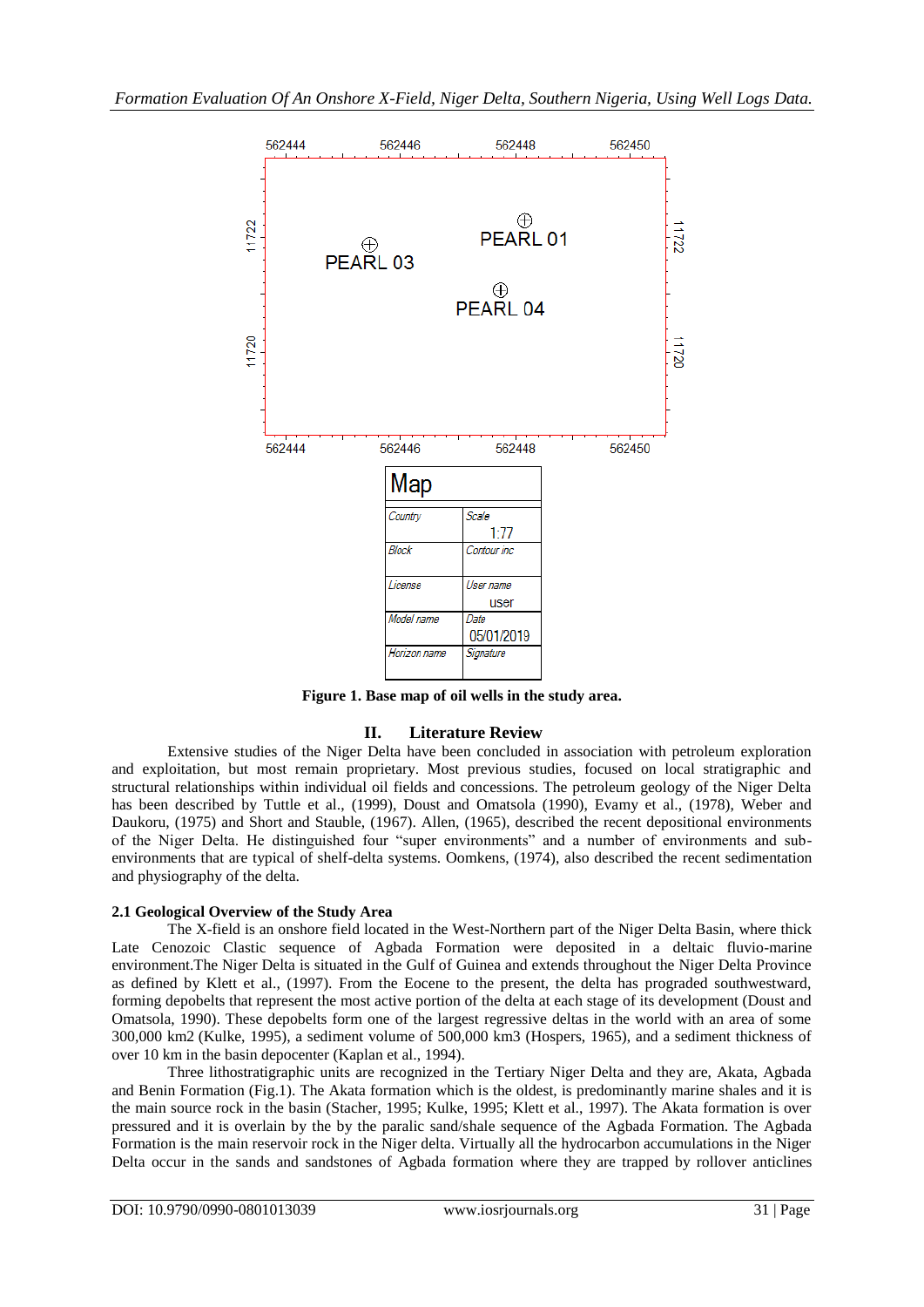related to growth fault development (Ekweozor and Dankoru, 1984). The uppermost section is the continental upper deltalic plain sands which is the youngest– the Benin formation.



Extent of erosional truncation

**Figure 2. Stratigraphic column showing the three formations of the Niger Delta (Tuttle et al., 1999).**

## **III. Materials and Methods**

The data used for this research was acquired from Shell Petroleum Development Company via Department of Petroleum Resources (DPR). The data comprises of well logs from three (3) well that were available for the study.

The following data was used to analyse the field using Petrel®2015 software.

- 1. Well header
- 2. Deviation data
- 3. Three composite Well logs
- 4. Checkshot survey data

5 Formation tops files.

The data were imported into the Software to develop the log models used to analyze the reservoirs in an orderly manner as listed above.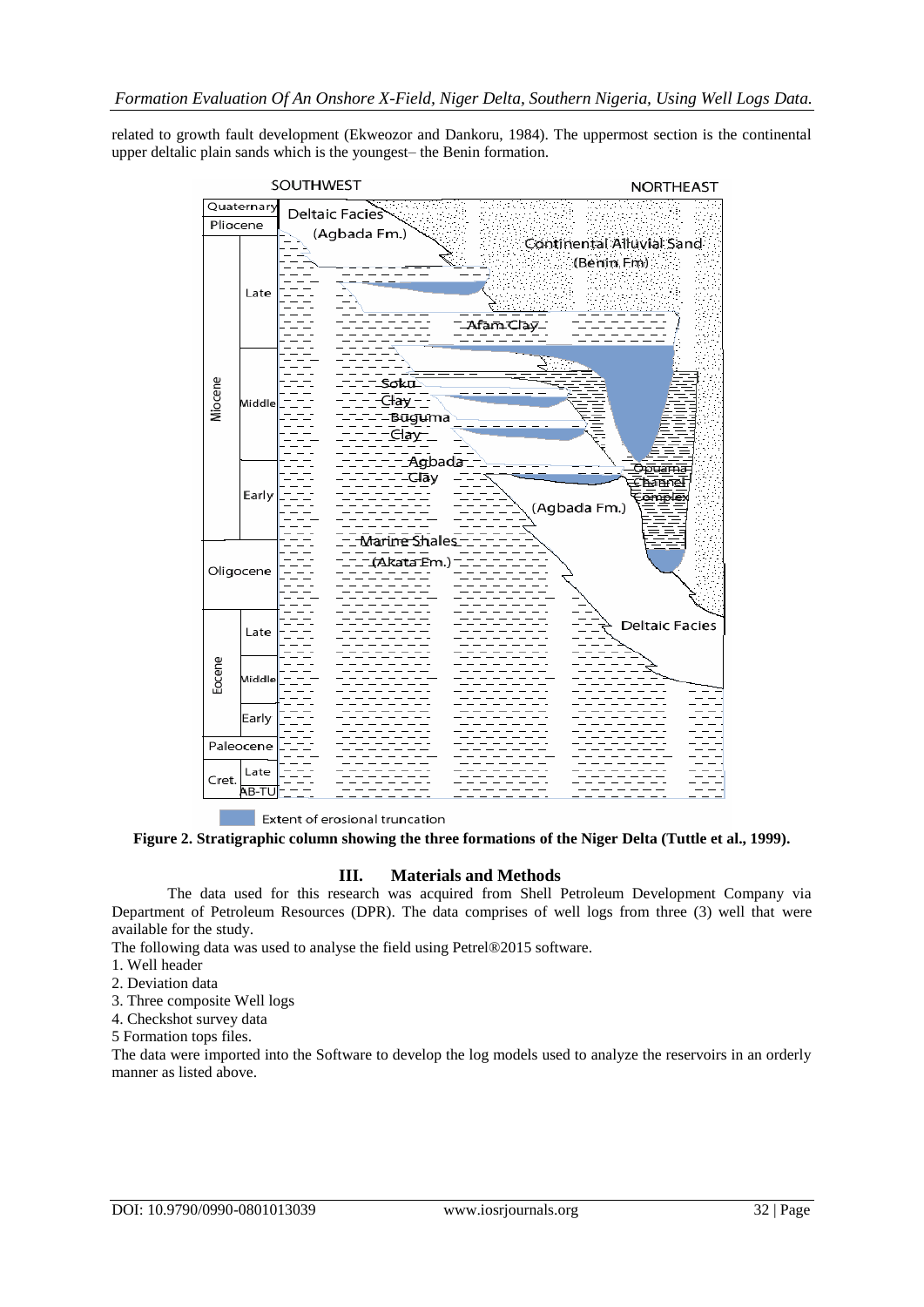

**Figure 3. Study Work Flow**

| $GR_{log}$ - $GR_{min}$<br>$IGR =$                          | Eqn 1.0 |
|-------------------------------------------------------------|---------|
| GR_____GR____<br>(Larionov, 1969).                          |         |
| $Vsh = 0.083 * (2^{3.71GR} - 1)$                            |         |
| (Larionov, 1969).                                           |         |
| $\rho$ ma – $\rho$ b                                        |         |
| ф.,                                                         |         |
| $\rho_{\text{max}} - \rho_f$                                |         |
| (Bob Harrison, 1995).                                       |         |
|                                                             |         |
|                                                             |         |
|                                                             |         |
|                                                             |         |
| (Udegbunam, et al. 1988).                                   |         |
| $F = \frac{0.62}{\phi_p^{2.15}}$                            |         |
|                                                             |         |
|                                                             |         |
|                                                             |         |
| (Owolabi et al., 1994).                                     |         |
| $Swi$ <sub><math>F</math></sub> $F$                         |         |
| 2000                                                        |         |
|                                                             |         |
| (Owolabi et al., 1994).                                     |         |
| $K = 307 + 26552 \Phi^{2} - 3450 (\Phi \text{Swin})^{2}$    |         |
|                                                             |         |
| (Owolabi et al., 1994).                                     |         |
| $Sh = (1-Sw)$                                               |         |
|                                                             |         |
| (Owolabi et al., 1994).<br>____ $\Sigma$ Net Sand thickness |         |
| Eqn 9.0                                                     |         |
| NTG $=\frac{2}{\sqrt{G} \cdot \cos s}$ sand thickness       |         |
| (Owolabi et al., 1994).                                     |         |
|                                                             |         |

**Table 1. Formulae Algorithms used for Petrophysical Evaluation of the X-Field**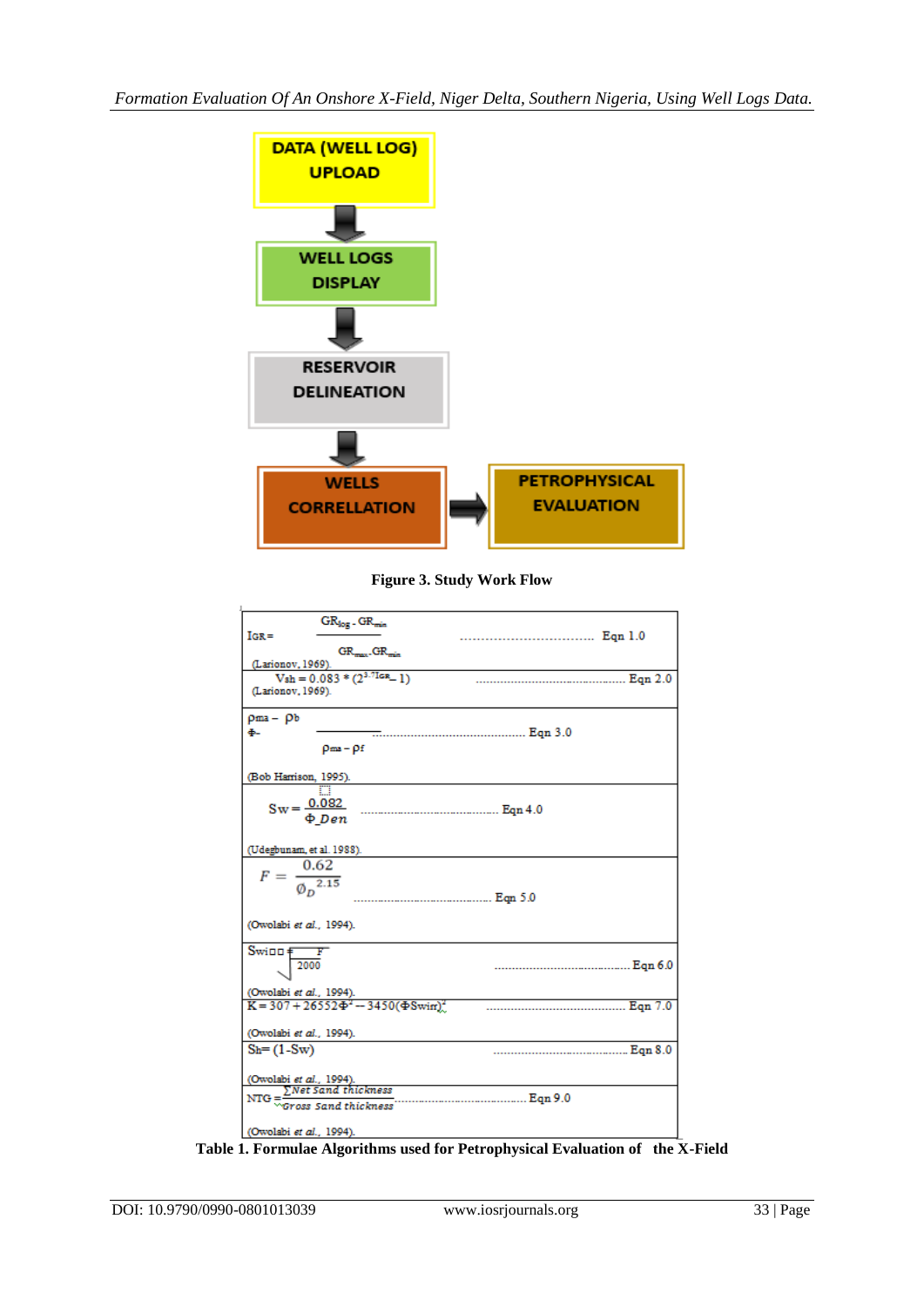#### **4.1 Reservoir A in Well 01**

## **IV. Results and Interpretation**

Reservoir A is the only Reservoir in Well 01and as shown in Table 2, the reservoir was delineated at a top depth of 1970.29 m (6501.96 ft) and base of 2168.46 m (7155.92 ft). It has a gross thickness of 198 m (653.4 ft), a Net Productive sand thickness of 175.52 m (579.22 ft), an average porosity value of 0.31 (31%), average permeability of 2380.45 mD, an average shale volume of 0.14 and Net-to-Gross value of 0.89, which indicates that the reservoir has a good hydrocarbon recoverability.

Having Hydrocarbon Saturation (Sh) of 0.51 (51%), implies that the reservoir has a good producibility and it is of economic value.

|                 | Table 2. I ch ophysical values of Reservoir A in Well (I carry 01) |        |                         |       |           |                          |                  |        |      |      |  |  |
|-----------------|--------------------------------------------------------------------|--------|-------------------------|-------|-----------|--------------------------|------------------|--------|------|------|--|--|
| <b>Start MD</b> | $\omega$                                                           | Vsh    | $\mathrm{eff}_{\omega}$ | Swirr | K(mD)     | Sand<br>thickness<br>(M) | Net sands<br>(M) | Shale% | Sw   | Sh   |  |  |
| 1967.78         | 0.299                                                              | 0.1374 | 0.2691                  | 0.031 | 2518.2260 | 77.97                    | 77.97            | 21.72  | 0.24 | 0.76 |  |  |
| 2067.39         | 0.317                                                              | 0.1143 | 0.2831                  | 0.024 | 2541.9880 | 38.41                    | 38.41            | 3.08   | 0.19 | 0.81 |  |  |
| 2107.03         | 0.296                                                              | 0.2129 | 0.238                   | 0.030 | 1947.0760 | 29.42                    | 29.42            | 7.21   | 0.52 | 0.48 |  |  |
| 2138.73         | 0.314                                                              | 0.1079 | 0.283                   | 0.024 | 2514.5270 | 29.72                    | 29.72            | 0.00   | 1.00 | 0.00 |  |  |
| <b>AVERAGE</b>  |                                                                    |        |                         |       |           |                          |                  |        |      |      |  |  |
| 653.4           | 0.31                                                               | 0.14   | 0.27                    | 0.027 | 2380.45   | 43.88                    | 43.88            | 8.00   | 0.49 | 0.51 |  |  |

**Table 2. Petrophysical values of Reservoir A in Well (Pearl) 01**

Reservoir gross thickness: 2168.46m - 1970.29m=**198 m (653.4ft)** Net-to-Gross Ratio: (∑Net sand)/Gross thickness = 175.52/198.17m =**0.89**



**Figure 4. Log Display of Reservoir A in well 01, using Petrel 2015 software.**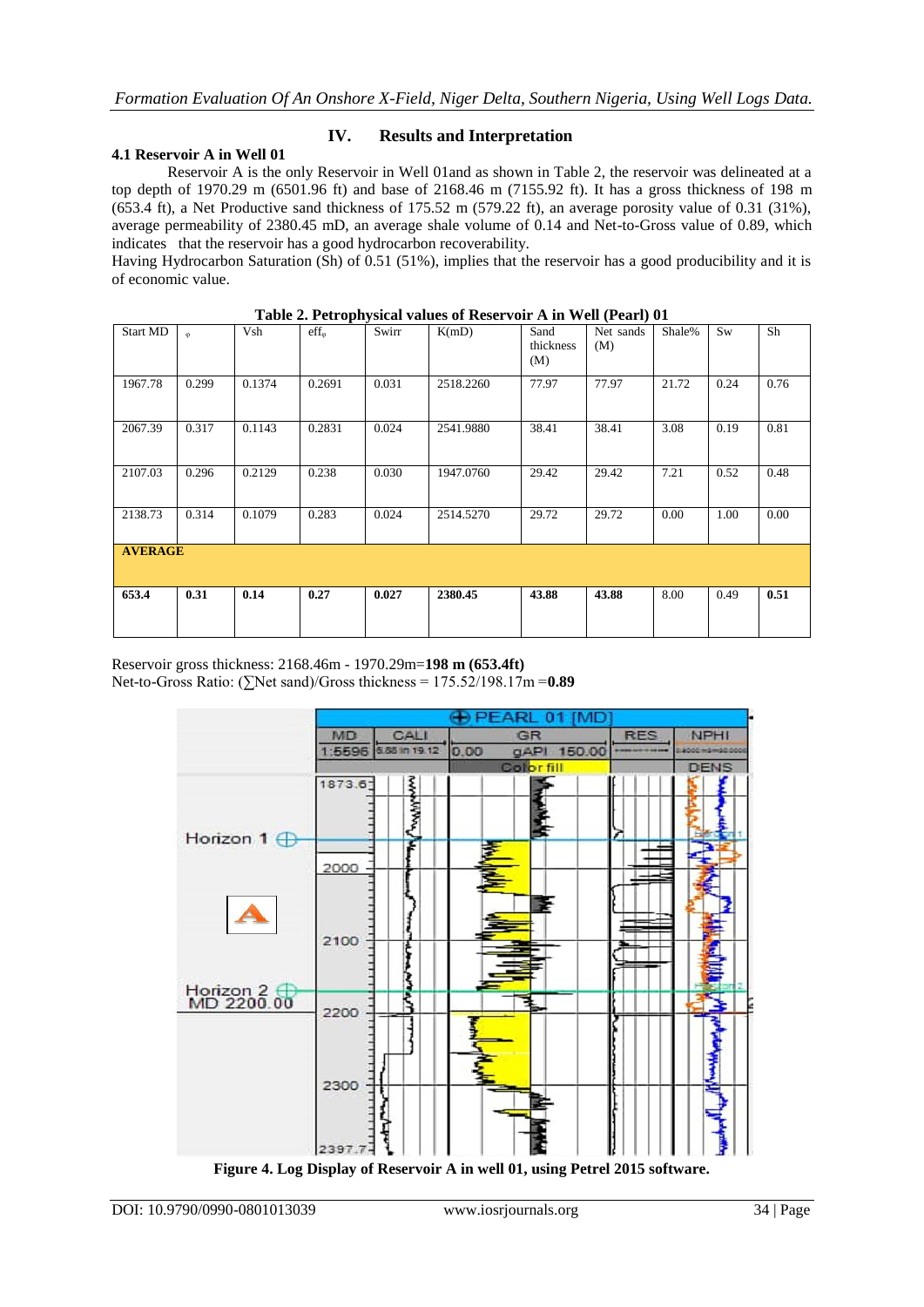#### **4.2 Reservoir A in Well 03**

Reservoir A in Well 03 (Pearl 03) was delineated with well tops at a depth of 2257.43 m (7449.52) as the top of the reservoir and a base of 2308.71 m (7618.74 ft). It has a gross thickness of  $51.28$  m (169.22 ft), with a Net Productive Sand thickness of 40.79 m (134.61 ft), a porosity value of 0.28 (28%), permeability value of 2196.35 mD, a shale volume of 0.052 and a Net-to-Gross value of 0.80 (80%) indicates that reservoir A has a good hydrocarbon recoverability (Table 3).

With water saturation of 0.58 (58%) compare to hydrocarbon saturation (Sh) 0.42 (42%), it therefore means the reservoir contains more water than hydrocarbon and has a fair producibility and economically viable because it is compensated for by the second reservoir below it.

| THUNK OF T OUT ON HIS BLOWE THEM OF THOUGHT ONE THE TERM THAT THE T |      |       |                         |       |         |                   |       |       |           |      |  |  |
|---------------------------------------------------------------------|------|-------|-------------------------|-------|---------|-------------------|-------|-------|-----------|------|--|--|
| Start Zone                                                          |      | Vsh   | $\mathrm{eff}_{\alpha}$ | Swirr | K(mD)   | thickness<br>Sand | Net   | Shale | <b>Sw</b> | Sh   |  |  |
| interval(m)                                                         |      |       |                         |       |         | (m)               | Sand  | $\%$  |           |      |  |  |
|                                                                     |      |       |                         |       |         |                   | (m)   |       |           |      |  |  |
| 2257.43                                                             | 0.28 | 0.052 | 0.27                    | 0.024 | 2196.35 | 40.79             | 40.79 | 0.00  | 0.58      | 0.42 |  |  |

#### **Table 3. Petrophysical values of Reservoir A in Pearl 03**

Reservoir gross thickness: 2308.71m - 2257.43m = **51.28 m (169.22 ft)** Net-to-Gross ratio:  $(\Sigma)$ Net sand)/Gross thickness = 40.79/51.28m =  $0.80$ 

#### **4.3 Reservoir B in Well 03**

Reservoir B in Well 03 (Pearl 03) as shown in Table 4, was delineated at atop depth of 2327.35 m (7680.26 ft) and a base of 2388.61 m (7882.41 ft). It has a gross thickness of 61.35 m (202.46 ft), with a Net productive Sand thickness of 60.56 m (199.85 ft), an average porosity value of 0.31 (31%) an average permeability value of 2515.80 mD, an average shale volume of 0.10 and a Net-to-Gross value of 0.98 (98%), which proves that reservoir B has a good hydrocarbon recoverability.

With Hydrocarbon saturation (Sh) of 0.53(53%), the reservoir has a high producibility and is also economically viable.

|                |         |        |                             |          | TWORE IT THE OPEN JOINED THROUGH THE DELIVERED OF |         |              |        |      |      |
|----------------|---------|--------|-----------------------------|----------|---------------------------------------------------|---------|--------------|--------|------|------|
| Start Zone     | $\circ$ | Vsh    | $\mathrm{eff}_{\mathrm{m}}$ | Swirr    | K(mD)                                             | Sand    | Net<br>sands | Shale% | Sw   | Sh   |
| interval $(m)$ |         |        |                             |          |                                                   | thickne | (M)          |        |      |      |
|                |         |        |                             |          |                                                   | ss(M)   |              |        |      |      |
| 2326.42        | 0.2881  | 0.0869 | 0.2664                      | 0.026108 | 2281.6240                                         | 25.06   | 25.06        | 5.19   | 0.24 | 0.76 |
|                |         |        |                             |          |                                                   |         |              |        |      |      |
|                |         |        |                             |          |                                                   |         |              |        |      |      |
| 2352.85        | 0.3391  | 0.0814 | 0.3129                      | 0.021046 | 2958.6640                                         | 19.64   | 19.64        | 0.00   | 0.17 | 0.83 |
| 2372.49        | 0.3136  | 0.1392 | 0.2707                      | 0.024395 | 2307.1250                                         | 15.86   | 15.86        | 0.00   | 1.00 | 0.00 |
|                |         |        |                             |          |                                                   |         |              |        |      |      |
| <b>AVERAGE</b> |         |        |                             |          |                                                   |         |              |        |      |      |
|                |         |        |                             |          |                                                   |         |              |        |      |      |
| 202.46         | 0.31    | 0.10   | 0.28                        | 0.024    | 2515.80                                           | 20.19   | 0.98         | 1.73   | 0.47 | 0.53 |
|                |         |        |                             |          |                                                   |         |              |        |      |      |
|                |         |        |                             |          |                                                   |         |              |        |      |      |
|                |         |        |                             |          |                                                   |         |              |        |      |      |
|                |         |        |                             |          |                                                   |         |              |        |      |      |

**Table 4. Petrophysical values of Reservoir B in Pearl 03**

Reservoir gross thickness: 2388.61m - 2327.35m = **61.35 m (202.45 ft)** Net-to-Gross Ratio: (∑Net sand)/Gross thickness = 40.79/51.28m = **0.98**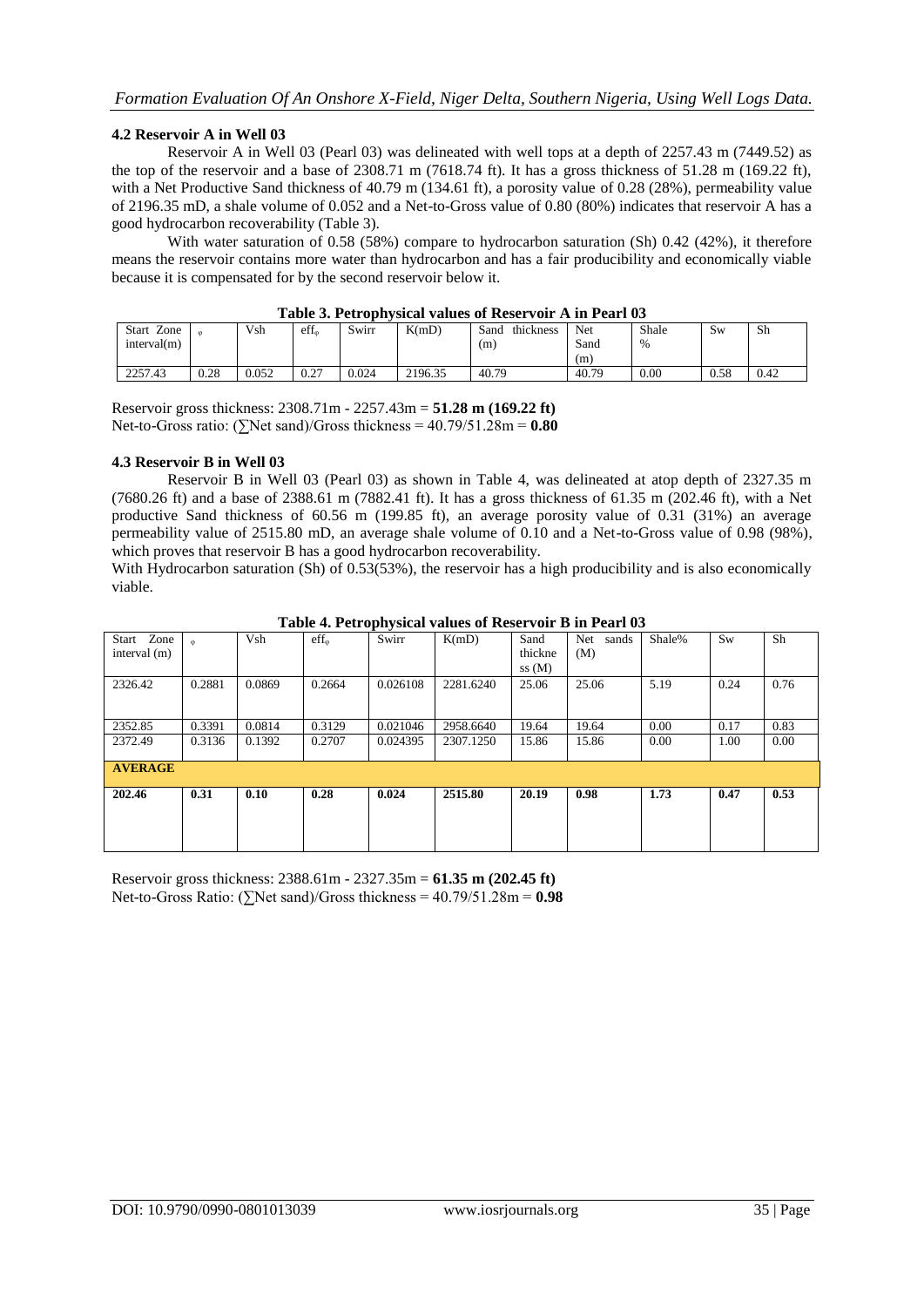

**Figure 5. Log Display of Reservoir A and B in well (Pearl) 03, using Petrel 2015 software.**

## **4.3.1 Reservoir A in Well 04**

Reservoir A in Well 04 was delineated at a top depth of 2188.55 m (7222.23 ft) and at 2277.02 m (7514.17 ft) as the base. It has a gross thickness of 88.47 m (291.95 ft), Net Productive Sand thickness of 76.35 m (251.96 ft), an average porosity value of 0.28 (28%), an average permeability value of 2150.86 mD, an average shale volume of 0.15 and a Net-to-Gross value of 0.86 (86%) as shown in Table 4.1.

This indicates that reservoir A has a good hydrocarbon recoverability and with an hydrocarbon saturation (Sh) of 0.56 (56%), it also points out that reservoir A in well 04 has a high producibility and is economically viable.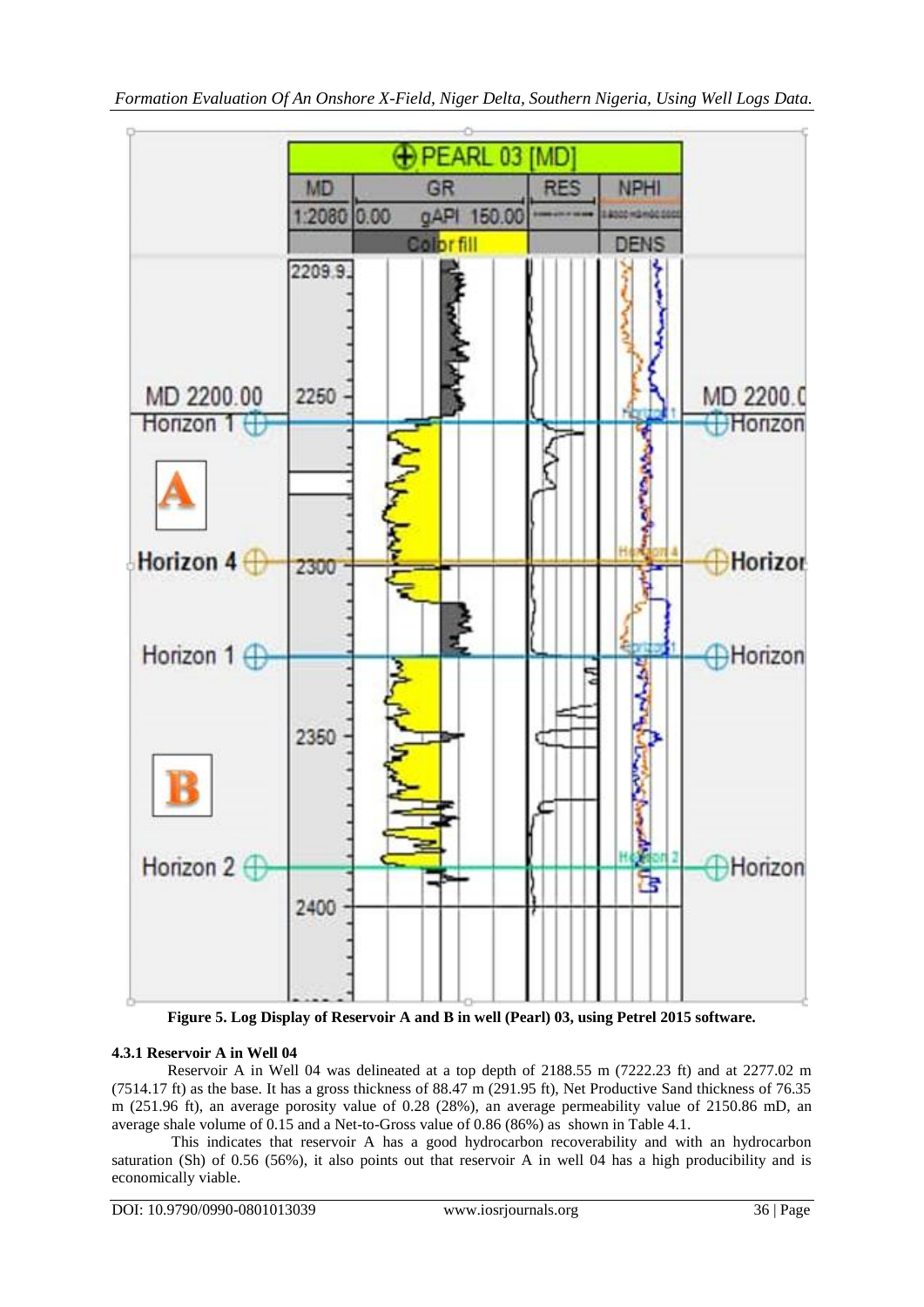| Table of Tell ophysical values of Iresel voll 11 m well of |       |       |                        |       |         |           |           |        |           |       |
|------------------------------------------------------------|-------|-------|------------------------|-------|---------|-----------|-----------|--------|-----------|-------|
| Start<br>Zone                                              |       | Vsh   | $\mathrm{eff}_{\circ}$ | Swirr | K(mD)   | Sand      | Net sands | Shale% | <b>Sw</b> | Sh    |
| interval $(M)$                                             |       |       |                        |       |         | thickness | (M)       |        |           |       |
|                                                            |       |       |                        |       |         | (M)       |           |        |           |       |
| 2189.25                                                    | 0.296 | 0.099 | 0.27                   | 0.027 | 2421.41 | 31.09     | 31.09     | 0.00   | 0.330     | 0.700 |
| 2223.08                                                    | 0.242 | 0.280 | 0.18                   | 0.049 | 1403.04 | 17.61     | 17.61     | 8.11   | 0.465     | 0.535 |
| 2250.14                                                    | 0.318 | 0.082 | 0.29                   | 0.023 | 2628.14 | 27.65     | 27.65     | 34.91  | 0.535     | 0.465 |
| <b>AVERAGE</b>                                             |       |       |                        |       |         |           |           |        |           |       |
| 2220.8                                                     | 0.28  | 0.15  | 0.24                   | 0.033 | 2150.9  | 25.45     | 25.45     | 14.34  | 0.44      | 0.56  |

**Table 5. Petrophysical values of Reservoir A in Well 04**

Reservoir gross thickness:2277.02m - 2188.55m = **88.47 m (291.95 ft)** Net-to-Gross ratio: ( $\sum$ Net sand)/Gross thickness = 76.35/88.47 = **0.86** 

## **4.3.2 Reservoir B in Well 04**

Reservoir B which represents the second reservoir in Well 04 was delineated with well tops at a depth of 2307.87 m (7615.97 ft) and base depth of 2389.32 m (7884.76 ft). It has a gross thickness of 81.45 m (268.79 ft), Net Productive Sand thickness of 76.861 m (253.64 ft), porosity value of 0.26 (26%), permeability value of 1980.57 mD, shale volume of 0.034, which therefore implies that the reservoir is clean sand reservoir (Table 4.2), and a Net-to-Gross value of 0.94 (94%), stipulates that reservoir B is a very good potential hydrocarbon reservoir but with the Water saturation (Sw) of 0.98 (98%), shows that reservoir B has a low producibility and is not economically viable because it is a water bearing reservoir (Wet sand).

| $\overline{ }$<br>Start<br>Zone |      | Vsh   | $\mathrm{eff}_{\omega}$ | SWIIT | K(mD)   | Sand         | Net     | Shale%               | $\sim$<br>Sw | Sh       |
|---------------------------------|------|-------|-------------------------|-------|---------|--------------|---------|----------------------|--------------|----------|
| interval(m)                     |      |       |                         |       |         | thickness(m) | Sand(m) |                      |              |          |
| 2308.96                         | 0.26 | J.034 | ሰ ጎዳ<br>∪.∠J            | 0.026 | 1980.57 | 76.86        | 76.861  | $\mathbf{a}$<br>4.12 | 0.98         | $0.02\,$ |

Reservoir gross thickness: 2389.32m - 2307.87m = **81.45 m (268.79 ft).** Net-to-Gross ratio: ( $\sum$ Net sand)/Gross thickness = 76.861/81.45 = **0.94** 



**Figure 6. Log Display of Reservoir A and B in well (Pearl) 04, using Petrel 2015 software.**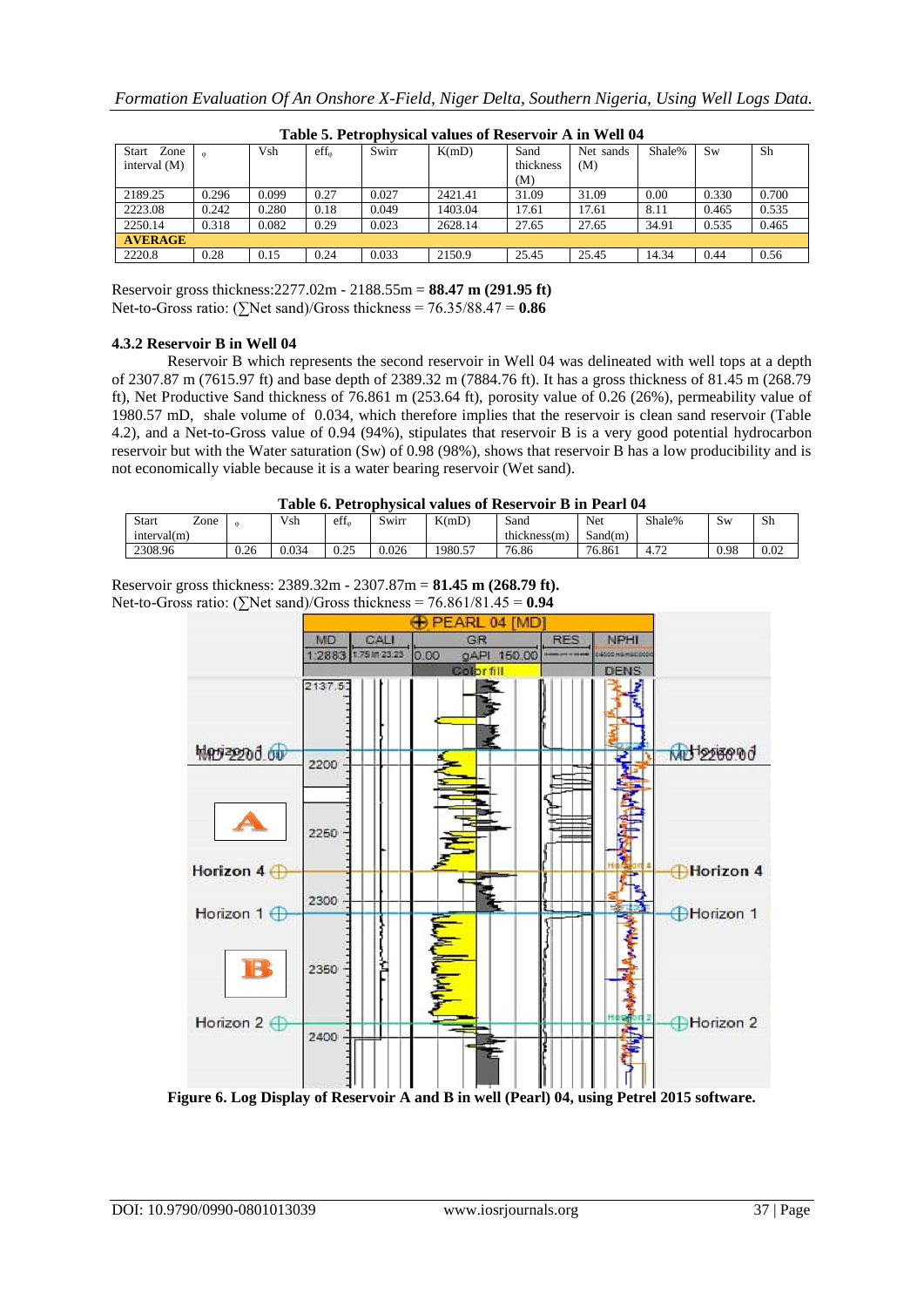#### **V. Discussion**

The evaluation of all well sectionsin the X-field, reveals that the area might be associated with growth fault which must have resulted in the lateral variation of thickness across wells. The delineated lithology of the field are mainly sand and shale formations, with occasional sand-shale intercalation. From logs evaluation, prolific sands were encountered at depth range of 6501.95 ft (1970.29 m) to 8601.55 ft (2606.53 m) and the field contains both single and double phase reservoirs

The X-field as summarized in Table 7, has an average gross thickness of 96.11 m (317.16 ft), an average Net Sand thickness of 41.43 m (136.72 ft), an average porosity value of 0.29 (29%), average permeability of 2244.81 mD, an average shale volume of 0.095, Net-to-Gross value of 0.73 (73%) and an average hydrocarbon saturation (Sh) of 0.41 (41%).

From the above mentioned petrophysical properties, we can therefore say that the X-Field is a good hydrocarbon field.

| <b>Reservoir</b>                                                                              | Thickn<br>$\mathop{\rm ess}(ft)$ | $\Phi$ | Vsh   | $\mathrm{eff}_{\omega}$ | Swirr | K(mD)   | Net $S(m)$ | NTG(M) | <b>Sw</b> | Sh   |
|-----------------------------------------------------------------------------------------------|----------------------------------|--------|-------|-------------------------|-------|---------|------------|--------|-----------|------|
| A(04)                                                                                         | 291.95                           | 0.28   | 0.15  | 0.24                    | 0.033 | 2150.86 | 25.45      | 0.86   | 0.44      | 0.56 |
| B(04)                                                                                         | 268.79                           | 0.26   | 0.034 | 0.25                    | 0.026 | 1980.57 | 76.86      | 0.94   | 0.98      | 0.02 |
| A(03)                                                                                         | 169.22                           | 0.28   | 0.052 | 0.27                    | 0.024 | 2196.35 | 40.79      | 0.80   | 0.58      | 0.42 |
| B(03)                                                                                         | 202.46                           | 0.31   | 0.10  | 0.28                    | 0.024 | 2515.80 | 20.19      | 0.98   | 0.47      | 0.53 |
| A(01)                                                                                         | 653.4                            | 0.31   | 0.14  | 0.27                    | 0.027 | 2380.45 | 43.88      | 0.89   | 0.49      | 0.51 |
| 1.44<br><b>TOTAL1585.82</b><br>0.476<br>1.31<br>0.134<br>11224.03<br>207.17 4.47<br>2.96 2.04 |                                  |        |       |                         |       |         |            |        |           |      |
| <b>AVERAGE</b>                                                                                |                                  |        |       |                         |       |         |            |        |           |      |
|                                                                                               | 317.16                           | 0.29   | 0.095 | 0.26                    | 0.027 | 2244.81 | 41.43      | 0.89   | 0.59      | 0.41 |

**Table 7. Summary of Petrophysical result of the X-Field**

#### **VI. Conclusion**

Five (5) sand bodies were delineated and correlated across the X-field. The five sands were further identified as potential hydrocarbon reservoirs. From the Petrophysical analysis it was observed that the average porosity and permeability of the different reservoirs in the field are very good to excellentintermsof quantitative evaluation, with porosity range of  $(26\% -31\%)$  and permeability range of  $(1980.57 \text{ mb} - 2515.80 \text{ m})$ mD), Water saturation (Sw) range of (44% - 98%) and hydrocarbon saturation range of (02% - 57%). The logs evaluation indicates that prolific sands are encountered at depth range of (6501.95ft – 8601.55ft).

From the above we can boldly describe the reservoirs in the X-field of the Niger Delta as a good hydrocarbon bearing reservoirs that is economic viable.

#### **Reference**

- [1]. **Aigbedion, J.A and Iyayi, S.E., (2007)**. Formation Evaluation of Oshioka Field, using geophysical well logs Middle-east Journal of Scientific Research 2(3 –4) p.107 – 110.
- [2]. **Allen, J. R. L., (1965)**. Late Quaternary Niger Delta, and adjacent areas-sedimentary environments and lithofacies: AAPG Bulletin, v. 49, p. 547-600.
- [3]. **Doust, H., and E. Omatsola, (1990).** Niger Delta, in J.D. Edwards and P.A. Santagrossi, Eds., Divergent/passive margin basins: AAPG Memoir 45, p. 201-238.
- [4]. **Ekweozor, C. M., and Daukoru, E.M, (1984)**. Petroleum source bed evaluation of Tertiary Niger Delta--reply: American Association of Petroleum Geologists Bulletin, V. 68, p. 390-394.
- [5]. **Evamy, B.D., Haremboure, J., Kamerling, P., Knaap, W.A., Molloy, F.A., and Rowlands, P.H., (1978).** Hydrocarbon habitat of Tertiary Niger Delta: American Association of Petroleum Geologists Bulletin, V. 62, p. 277-298.
- [6]. **Hospers, J., (1965).** Gravity field and structure of the Niger Delta, Nigeria, West Africa: Geological Society of American Bulletin, V. 76, p. 407-422.
- [7]. **Imaseum, O. I and Osaghae, S., (2013).** Formation Evaluation of Well X, Y and Z in G-Field Onshore, Niger Delta, Nigeria. Research Journal in Engineering and Applied Sciences 2(6) 413-417.
- [8]. **Kaplan, A., Lusser, C.U and Norton, I.O., (1994).** Tectonic map of the world, panel 10: Tulsa, American Association of Petroleum Geologists, scale 1:10,000,000.